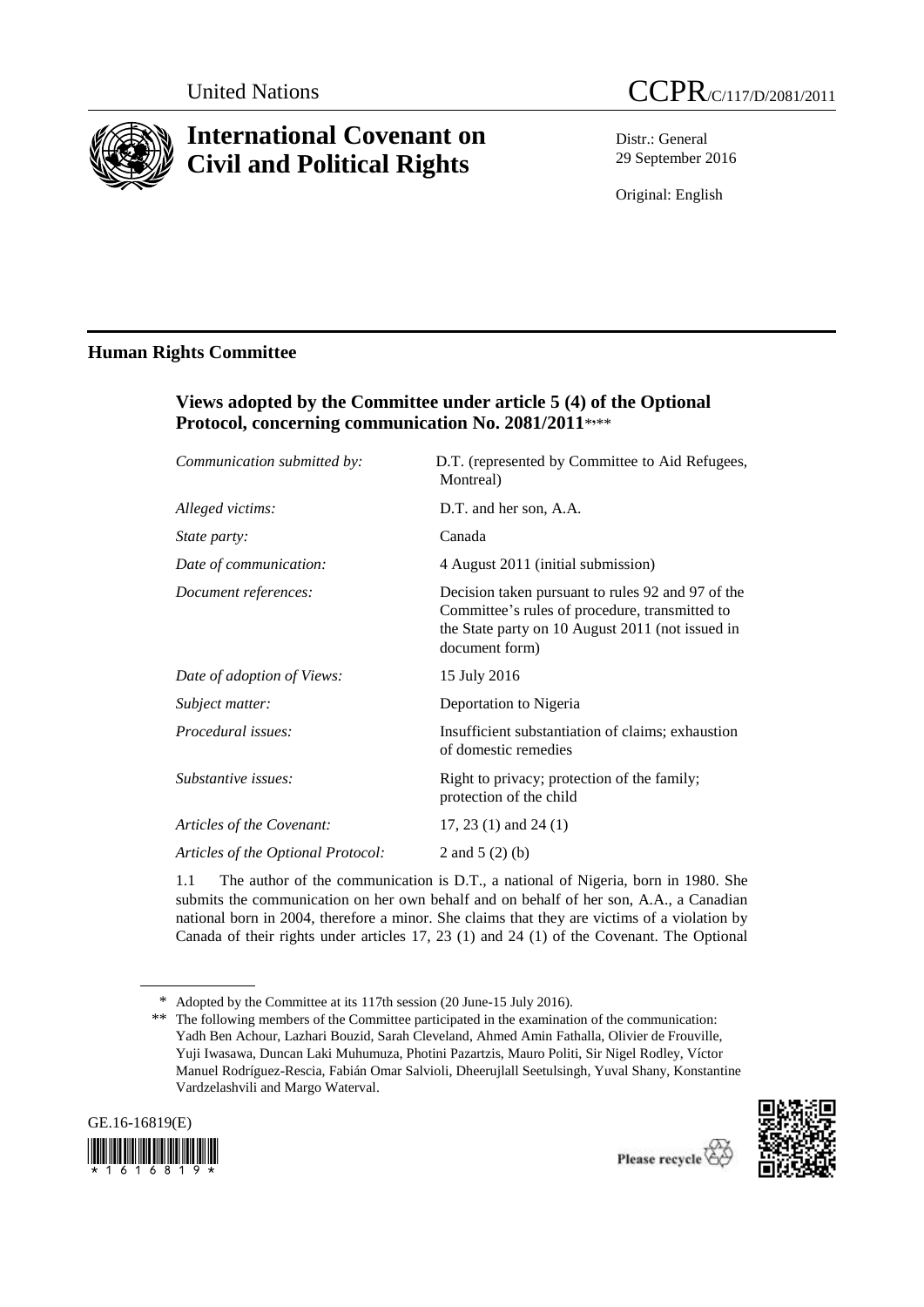Protocol entered into force for Canada on 19 August 1976. The author is represented by the Committee to Aid Refugees, Montreal.

1.2 On 10 August 2011, the Committee, acting through its Special Rapporteur on new communications and interim measures, denied the author's request for interim measures to suspend her and her son's deportation to Nigeria. On 12 August 2011, the Special Rapporteur maintained his decision not to grant interim measures.

# **The facts as submitted by the author**

2.1 The author submits that she was born in Lagos State, Nigeria, and raised by a single mother. She has no other siblings. The author met O.A. on an unspecified date, they began a relationship and in November 2002, O.A. proposed marriage to the author and asked her to accompany him to see his family. Problems began when O.A.'s parents discovered that the author was a Christian. O.A. hailed from a Muslim family. His parents were against the relationship. He still insisted that he was going to marry the author. The fact that O.A. was the first son and the breadwinner of his family further compounded the problem.

2.2 On 6 June 2003, the author married O.A. The author, as a Protestant Christian, was harassed by her husband's family. In December 2003, O.A. died in a car accident. His family then increased its persecution of the author, who was pregnant at the time, threatening to kill the baby in order to cleanse the "abomination" of the couple's marriage. During a 40-day mourning period, the author was forced to drink the water used to bathe O.A's corpse, and to sleep in the same room with the corpse for three days. The author then escaped to Lagos where she stayed with a friend from December 2003 to May 2004, when she left for Canada, with the assistance of an agent.

2.3 The author arrived in Canada on 23 May 2004, where she gave birth to her son, A.A., on 4 June 2004. A.A. is therefore a Canadian national by birth. On 16 October 2005, the author married a Congolese national in Quebec. However, they separated soon afterwards, on an unspecified date. The author started to work in Canada in 2005, and also volunteered at an organization that helps children cope with cancer and at her community church.

2.4 The author's son, A.A., suffers from several health conditions. He has a heart murmur<sup>1</sup> and a congenital malformation of the meniscus. He underwent surgery on his right knee in October 2009. A report from his paediatric orthopaedic surgeon indicated that the problem could also affect his left knee, as it is often bilateral. A.A. may need arthroscopic surgery once or several times during growth, and specialized paediatric orthopaedic care.

2.5 A.A. also suffers from attention deficit hyperactivity disorder (ADHD) with both hyperactivity and inattentiveness, for which he has been prescribed daily medication. His school has designed a special intervention plan for him, involving special education professionals. The multidisciplinary approach of the plan, involving a doctor who has diagnosed his symptoms and prescribed appropriate medication, and several educational professionals, is based on the recommendation of the Quebec College of Physicians and the Quebec Order of Psychologists. They suggest combining several modes of intervention, including behavioural, social and family therapy and psychotherapy. Regular monitoring and revision of the plan are also required.

2.6 The author's claim for asylum was heard by the Refugee Protection Division on 17 January 2005. The Division noted that the author's identity and credibility were the decisive issues in her claim. In particular, after careful consideration of the testimony and the evidence presented, the Division concluded that the author had not sufficiently established her identity and that her allegations were not credible or substantiated.

 $1$  Diagnosed by a cardiologist as benign.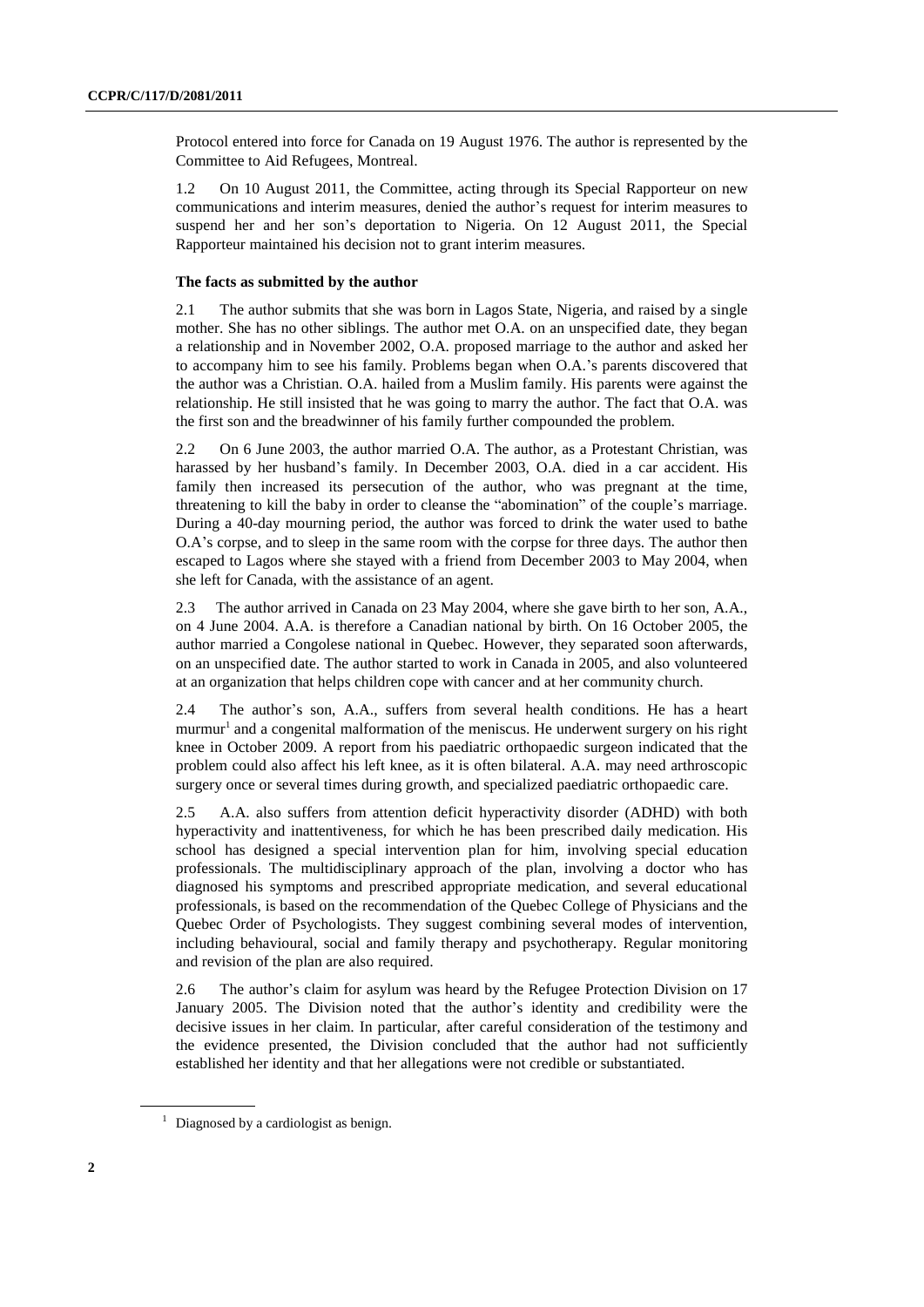2.7 The Division noted that the author had failed to produce any identity documents such as a birth certificate, school documents or a genuine Nigerian passport. It concluded that her failure to produce any such documents cast doubt on her identity. Furthermore, the baptism certificate produced by the author, which bore no picture, was found to have been issued by a church that did not exist. The Division also found that the author's testimony was not credible. That conclusion was corroborated by omissions and inconsistencies between her testimony at the hearing and the allegations contained in her personal information form, notably with respect to the date on which she was taken to her husband's village to perform the ritual following his death, her alleged participation in the ritual and her allegations regarding her escape to Lagos in December 2003, as well as the reasons for which she alleged that she had not escaped as soon as she had learned of her husband's death. The Division concluded that D.T. was not a credible witness and that she had not presented sufficient evidence to establish that she was a Convention refugee or that she was a person in need of protection.

2.8 On 25 August 2005, the author submitted a first application for permanent residence on humanitarian and compassionate grounds. On 30 May 2007, that application was denied as the evidence did not show that her departure would cause excessive difficulty for her, or any other person in Canada, to the point where she would suffer unusual and undeserved or disproportionate hardship if required to return to Nigeria in order to apply for permanent residence in Canada. The officer concluded that the risks for her son could not be evaluated since the author had not established her identity or nationality and at the time the application was decided, there was no identifiable risk for him.

2.9 The author filed a second humanitarian and compassionate application on 10 October 2007, in which she presented the same allegations of risk of serious harm in Nigeria as in her previous humanitarian and compassionate application and refugee claim. She also claimed that her son would suffer disproportionate hardship if she was required to return to Nigeria in order to apply for permanent residence in Canada. The application was refused on 28 July 2010, based, inter alia, on the finding that the author's evidence did not support the claim that, in the future, her son would need treatment for his right knee, which had been successfully operated on. Although there was speculation about the need for an operation on his left knee, there was no indication that such an operation was likely to be necessary. As for his heart condition, according to a doctor's letter dated 20 November 2008, the heart murmur was benign. The evidence did not disclose that the author had made any specific efforts to determine the medical and educational services that were available in Nigeria and did not support the allegation that her son would not have access in Nigeria to health or education services for his alleged ADHD.

2.10 The author applied for leave to apply for judicial review of the second humanitarian and compassionate decision on 13 October 2010, which was granted on 3 March 2011.

2.11 The Federal Court of Canada dismissed the author's application for judicial review of the second decision on 30 June 2011. The Court noted that, although the best interests of the child are an important factor that requires serious consideration in a humanitarian and compassionate application, they do not constitute a decisive factor. In that case, the Court was of the view that the officer in charge of the application had considered and analysed the best interests of the child and the evidence provided in that respect, and that his decision was reasonable. The specific care and educational services required had not been shown to be unavailable in Nigeria. The evidence adduced with regard to A.A.'s ongoing treatment and future treatment needs was not satisfactory in the opinion of the officer, as it was unclear and speculative. The officer stated that the child had been born in Canada and could remain in the country.

2.12 The author applied for a pre-removal risk assessment on 21 November 2008. The risk assessment officer concluded, by a decision dated 28 July 2010, that the author did not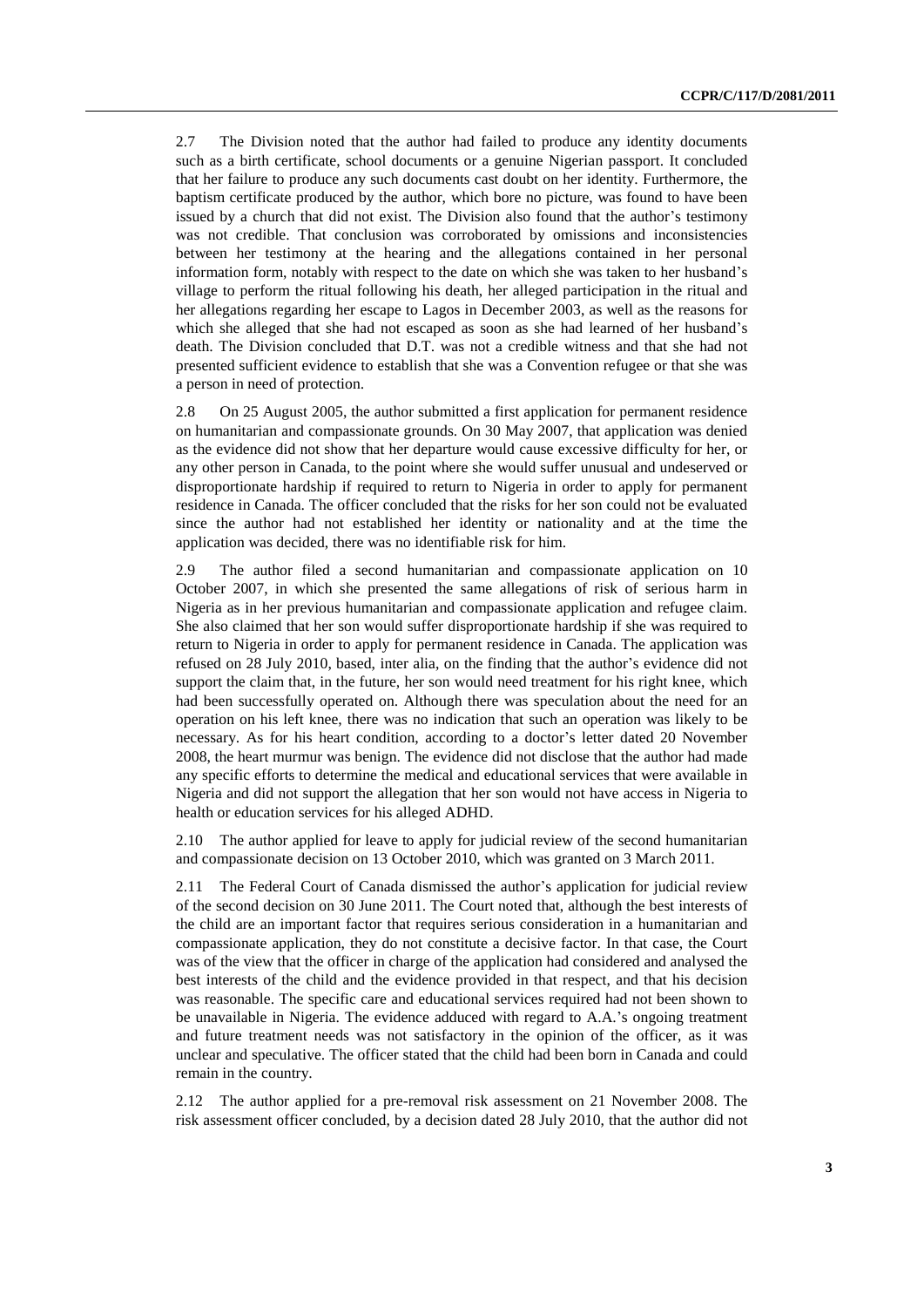face a personal or individualized risk to life or a risk of persecution, torture or cruel or unusual treatment or punishment if returned to Nigeria. A risk assessment interview was conducted with the author on 27 April 2010. The officer found that the author lacked credibility. The documentary evidence she submitted on the mistreatment of widows in Nigeria was not considered to be relevant since she had failed to establish that she was a widow or that she had gone through any of the rituals that are customary for widows in Nigeria. The author also submitted reports relating to the mistreatment of women in Nigeria, political violence and human rights abuse, but it was determined that she had not provided sufficient evidence of how those forms of violence would affect her personally in her particular circumstances.

2.13 Following the dismissal of her application for judicial review of the second humanitarian and compassionate decision by the Federal Court of Canada on 30 June 2011, the author was ordered to leave Canada on 14 August 2011 pursuant to a removal order. Her departure was later rescheduled to 19 August 2011.

2.14 The author left Canada on 19 August 2011 and took her 7-year-old son with her.

#### **The complaint**

3.1 The author claims that she and her son are victims of a violation by Canada of articles 17 and 23 (1) of the Covenant and that her son is also the victim of a violation of article 24 (1). She claims that she and her son face a risk of irreparable harm should they be deported to Nigeria, based on the factors indicated below.

3.2 The author's son suffers from a mental health disorder, ADHD. That, combined with the dire state of both the education system, even for students who suffer from no disorders, and the health-care system in Nigeria, means that his educational prospects and mental health would be severely compromised if his mother were to be deported from Canada and he were obliged to accompany her to Nigeria. The author highlights the inadequacy of the  $\rm school^2$  and the health-care systems in Nigeria,<sup>3</sup> as well as the absence of laws designed to protect children's rights. Given the state of the health-care system in Nigeria, the author's son, who suffers from a physical and an intellectual impairment, could not reasonably be expected to receive anything like the individualized attention and access to special education professionals from which he currently benefits in Canada. Nor would he have access to a doctor who could monitor his ADHD and or to appropriate medication, given that even essential medication for childhood diseases is unavailable to nearly half of Nigerian children. The author thus submits that her son's removal would prejudice his physical health and constitute a violation of his rights under article 24 (1) of the Covenant.

3.3 The author contends that the decision maker on the humanitarian and compassionate application never properly identified where her son's best interests actually lay — whether in staying in Canada or going to Nigeria. Instead, the officer considered whether A.A. would "suffer a disproportionate hardship", which the author can only understand as meaning whether he "would not suffer too much". She refers to the Committee's jurisprudence<sup>4</sup> in which it held that the principle that in all decisions affecting a child, the child's best interests should be a primary consideration, forms an integral part of every child's right to such measures of protection as required by his or her status as a minor, on

<sup>2</sup> According to the United Nations Children's Fund (UNICEF), some 40 per cent of children in Nigeria are not enrolled in primary school and some 65 per cent do not attend secondary school.

<sup>&</sup>lt;sup>3</sup> According to the World Health Organization (WHO), this includes low immunization rates, low population coverage, unequal access of the population to adequate health services, essential medicines, clean water and sanitation (see "WHO country cooperation strategy at a glance: Nigeria" (2009)).

<sup>4</sup> See communication No. 1069/2002, *Bakhtiyari v. Australia*, Views adopted on 29 October 2003, para. 9.7.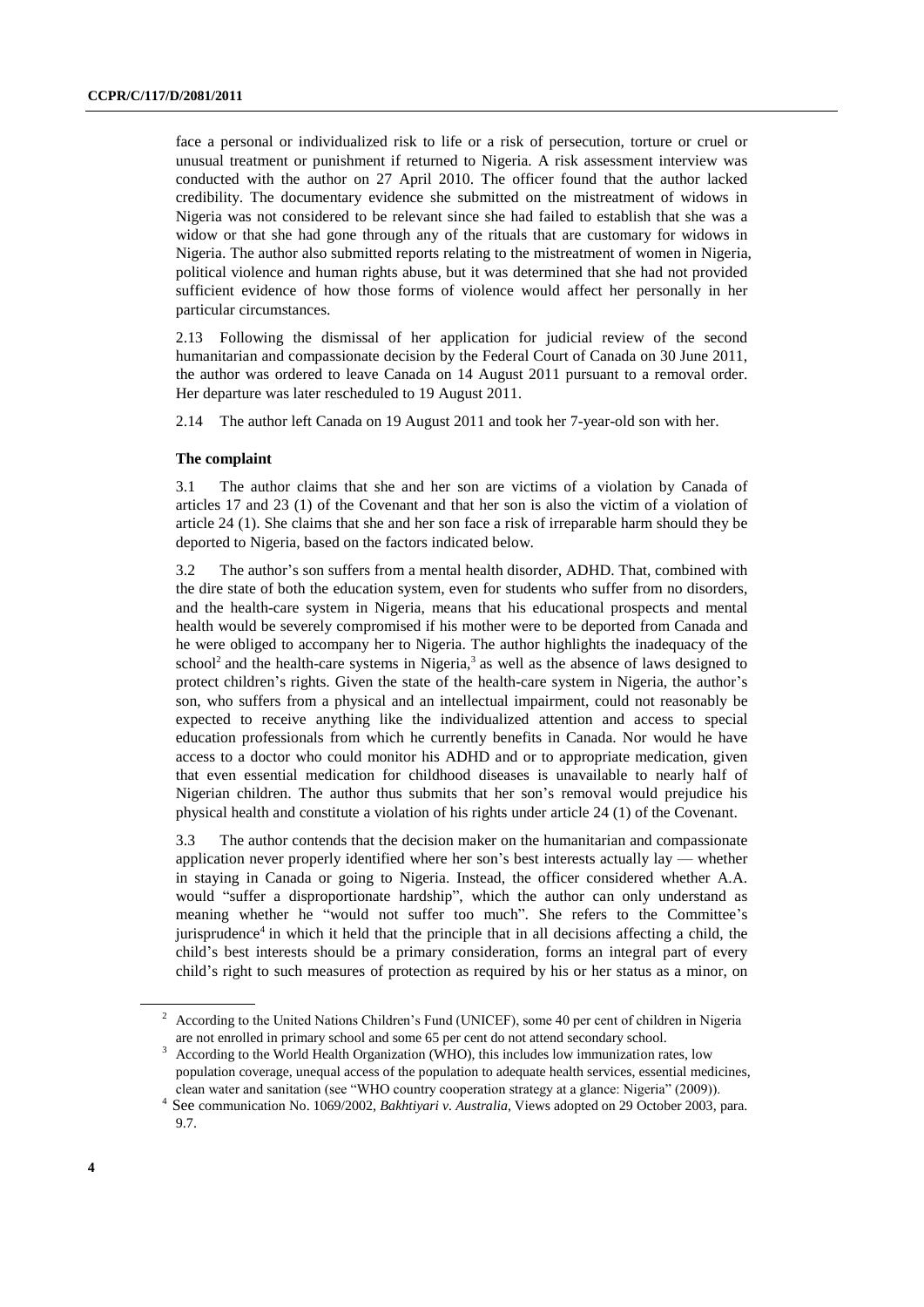the part of his or her family, society and the State. Therefore, the author claims that the immigration officer failed to respect the requirements of article 24 of the Covenant. The author also refers to the Convention on the Rights of the Child, particularly articles 23, 24, 28 and 29.

3.4 The option of the author's son staying in Canada, which he has the right to do as a Canadian citizen, in order to avail himself of the proper special education and health-care services he requires, would result in a family separation between himself and his mother, who is his sole caregiver. That would clearly be prejudicial to A.A.'s best interests as it would be harmful to his physical health, cognitive and academic functioning and social and emotional well-being. Therefore, his separation from his mother would violate his rights under articles 17 (1), 23 (1) and 24 (1) of the Covenant. It would also violate the author's rights under articles 17 (1) and 23 (1) of the Covenant.

3.5 The author acknowledges that she has not exhausted domestic remedies with respect to her account of persecution at the hands of her former in-laws, but she relies, for the purposes of her communication before the Committee, on the consequence of her and her son's removal to Nigeria, in the light of articles 17, 23 and 24 of the Covenant.

3.6 The author contends that the allegations were brought in the context of her humanitarian and compassionate application, which was rejected on 28 June 2010, and appealed before the Federal Court.

# **State party's observations on admissibility and the merits**

4.1 On 20 February 2012, the State party submitted its observations on admissibility and the merits of the communication. The State party submits that the author has failed to exhaust domestic remedies; that some of her allegations are incompatible with the provisions of the Covenant; and that she has failed to substantiate her allegations. The State party contends that the communication is devoid of merit, as the author has failed to demonstrate a prima facie violation of the Covenant.

4.2 The State party submits that the author's communication is inadmissible on three grounds: failure to exhaust domestic remedies, as the author failed to initiate an application for leave and for judicial review of the Refugee Protection Division and the pre-removal risk assessment decisions; incompatibility with the provisions of the Covenant under article 3 of the Optional Protocol; and non-substantiation of the author's allegations regarding articles 17, 23 (1) and 24 (1) pursuant to article 2 of the Optional Protocol.

#### *Non-exhaustion of domestic remedies*

4.3 The author failed to seek judicial review of the 20 April 2005 decision of the Refugee Protection Division on her refugee protection claim and of the pre-removal risk assessment decision. Judicial review of such a decision was available, with leave, before the Federal Court. No explanation has been provided for her failure to do so.

4.4 The author also failed to initiate an application for leave and for judicial review of the pre-removal risk assessment decision. The State party notes that the author acknowledges in the communication that she did not exercise all domestic remedies available to her in that regard, although she provides no explanation for her failure to do so. The State party also notes that the Refugee Protection Division and pre-removal risk assessment decisions, although focused on the risk of return to Nigeria, which is not one of the issues the author has brought before the Committee, are nonetheless important to the present communication, as they address the author's lack of credibility and the problematic inconsistencies in her explanations.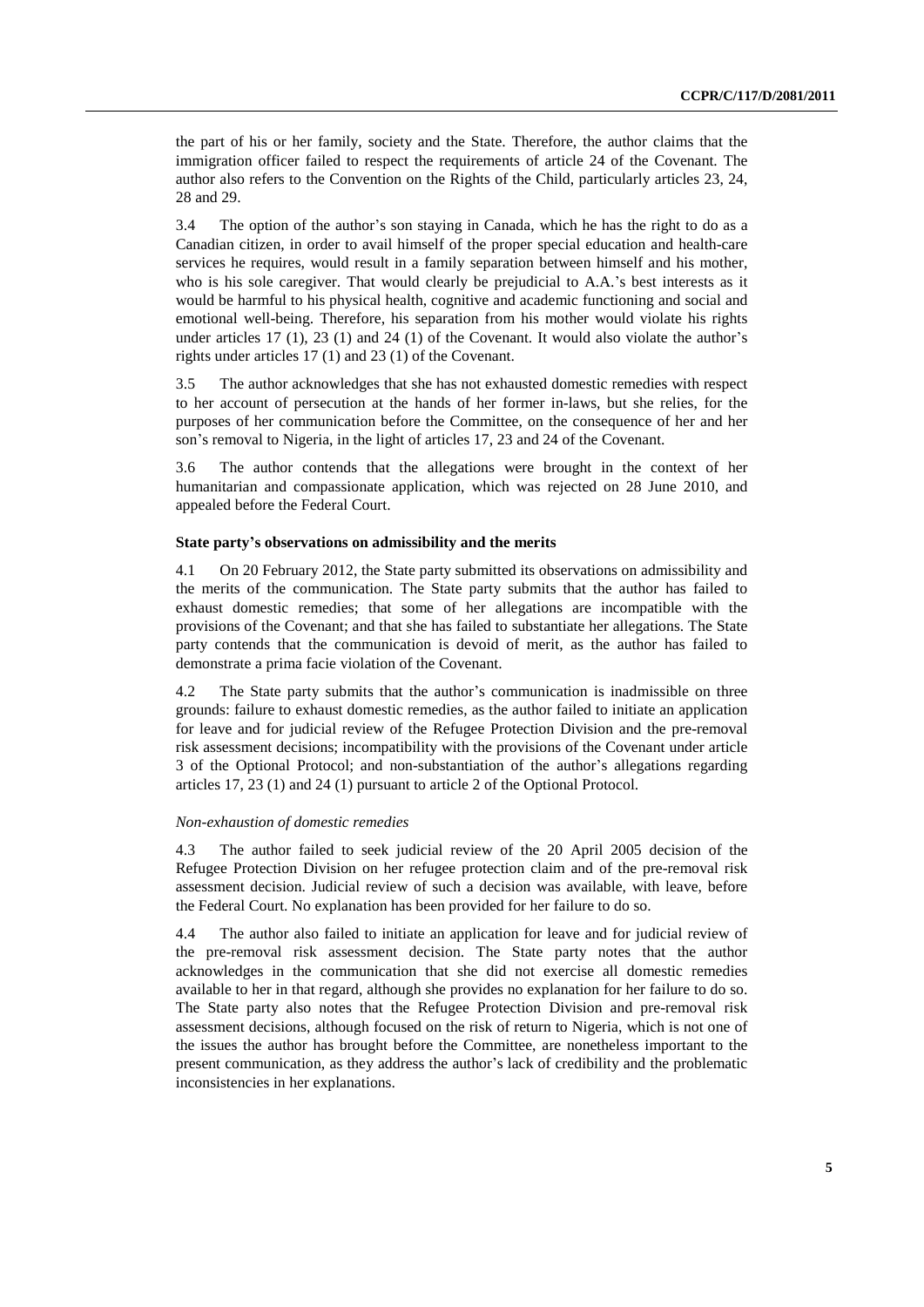#### *Incompatibility with the provisions of the Covenant*

4.5 The Government of Canada submits that the communication is inadmissible on the grounds of incompatibility with the provisions of the Covenant, specifically in relation to general allegations regarding the Convention on the Rights of the Child, pursuant to article 3 of the Optional Protocol.

# *Non-substantiation of allegations*

4.6 The State party submits that the author has not sufficiently substantiated, for the purposes of admissibility, any of her allegations with respect to articles 17, 23 (1) and 24 (1) of the Covenant, even on a prima facie basis.

4.7 In the alternative, should any aspect of the present communication be declared admissible, the State party submits that the communication should be dismissed on the merits as it does not disclose any violation of articles 17, 23 (1) or 24 (1) of the Covenant.

### *No interference with the family*

4.8 The State party recalls the author's allegation that her removal to Nigeria would interfere with her family, in violation of articles 17 and 23 (1) of the Covenant, by preventing her from maintaining links with the only family member she has, her son, should he ultimately remain in Canada. She also alleges that their separation would cause her son serious prejudice and violate his rights under articles 17, 23 (1) and 24 (1) of the Covenant.

4.9 The State party, while acknowledging that the relationship between a mother and her son can constitute "family life" within the meaning of those articles, submits that it has not interfered with the right of the author or her son to the protection of their family pursuant to those articles. The State party has taken no steps to separate the members of the family. It did not prevent the author's son from accompanying his mother to Nigeria, where the family could continue to live together. Indeed, the decision as to whether the author's son would accompany her to Nigeria or remain in Canada was purely the author's decision, not the result of the actions of Canada, and therefore does not amount to "interference".

4.10 As the author has indeed decided to take her son with her to Nigeria, no family separation has occurred. There is no evidence that they would be unable to live in Nigeria as a family, and the domestic decision makers found that there were no personal risks of persecution or death for them in Nigeria. Furthermore, the author has not disclosed that she had any other family besides her son in Canada.

4.11 In the alternative, if the Committee were to consider that the removal of the author, who chose to take her son with her, constituted interference in the life of the family, the State party submits that the author's removal was justified, being lawful and reasonable.

4.12 The State party refers to the Committee's jurisprudence and to its general comments No. 15 (1986) on the position of aliens under the Covenant, No. 16 (1988) on the right to respect of privacy, family, home and correspondence, and protection of honour and reputation, and No. 19 (1990) on protection of the family, the right to marriage and equality of the spouses. It notes that only in "extraordinary circumstances" will a State party be required to "demonstrate factors justifying the removal of persons within its jurisdiction that go beyond a simple enforcement of its immigration law in order to avoid a characterization of arbitrariness" for the purposes of articles 17 and 23 of the Covenant.<sup>5</sup> Such extraordinary circumstances cannot be said to arise by virtue only of the fact that the

<sup>5</sup> See communication No. 893/1999, *Sahid v. New Zealand*, Views adopted on 28 March 2003, para. 8.2.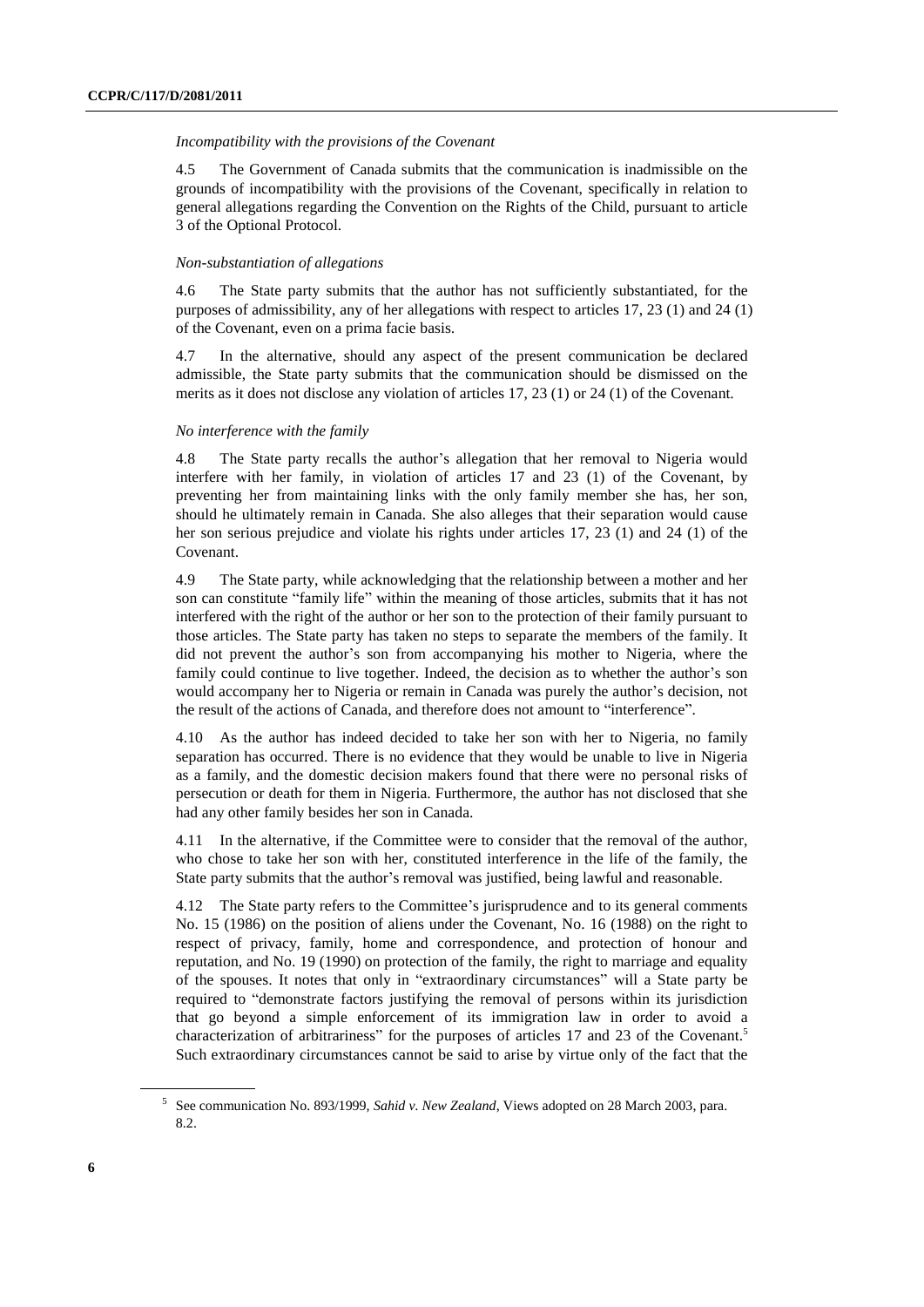person facing removal, such as the author, may have children born in the State that is seeking to remove him or her. It does not follow from one family member's entitlement to remain in Canada that other family members, nationals of another State, are also so entitled.<sup>6</sup>

4.13 The application of the Immigration and Refugee Protection Act in the author's circumstances was neither unlawful nor arbitrary. Rather, the decision makers at each level took into account all relevant considerations and afforded the author all of the procedural and substantive guarantees available. The decision to remove the author was lawful as it was reached in accordance with the provisions of the Act and its regulations. Canadian immigration laws, regulations and policies are compatible with the requirements of articles 17 and 23 (1) of the Covenant. In particular, section 25 (1) of the Act allows for an exemption from any criteria or obligation made under the Act or its regulations, based on humanitarian and compassionate grounds, including with regard to the obligation of a foreign national to apply for permanent residence in Canada overseas. Such considerations include the existence of family in Canada and the potential harm that would result if a member of the family were removed from Canada.

4.14 In the case of the author, humanitarian and compassionate grounds, which included family considerations both in Canada and Nigeria, were carefully taken into account during the proceedings before the immigration authorities, in particular in the context of the author's second humanitarian and compassionate application and judicial review application of the humanitarian and compassionate officer's decision.

4.15 The author came to Canada fully aware that she might be required to leave if her asylum claim was rejected. She arrived without family, but pregnant. Accordingly, the author cannot claim to ever have had any expectation of maintaining a family life in Canada. It will be recalled that the author entered Canada in 2004 as a refugee claimant.

The State party asks the Committee to consider the implications of the author alleging to Canada that she should not be removed because she faced a risk of persecution and death if she were returned to Nigeria, while not choosing to rely on those allegations of risk in her communication.

4.17 In 2005, the author's refugee protection claim was denied because she failed to prove her identity and was found not to be a credible witness. Her ability to stay in Canada was prolonged only by the remedies afforded to her under Canadian law. At no time did the author obtain any legal status in Canada that could have led her to expect that she could remain in Canada. On the contrary, the author was from the outset the subject of removal orders. These considerations, together with the relatively short time spent by the author in Canada, further support the conclusion that her removal would not constitute arbitrary or unlawful interference with her or her son's family or home life.

4.18 Therefore, the State party requests that the Committee conclude that the author's allegations under articles 17 and 23 (1) of the Covenant are wholly without merit.

# *Measures of protection for minor children*

4.19 With respect to the author's argument under article 24 (1) of the Covenant that her removal, and the fact that her son was obliged to accompany her to Nigeria, has denied him such measures of protection as are required by his status as a minor, the State party submits, first, that the author's son was not removed by Canada. A.A. left Canada as a result of his mother's decision to take him with her when she departed for Nigeria. Canada recognizes

<sup>6</sup> See communications No. 930/2000, *Winata v. Australia*, Views adopted on 26 July 2001, para. 7.3; No. 1011/2001, *Madafferi v. Australia*, Views adopted on 26 July 2004, para. 9.7; and *Sahid v. New Zealand*, para. 8.2.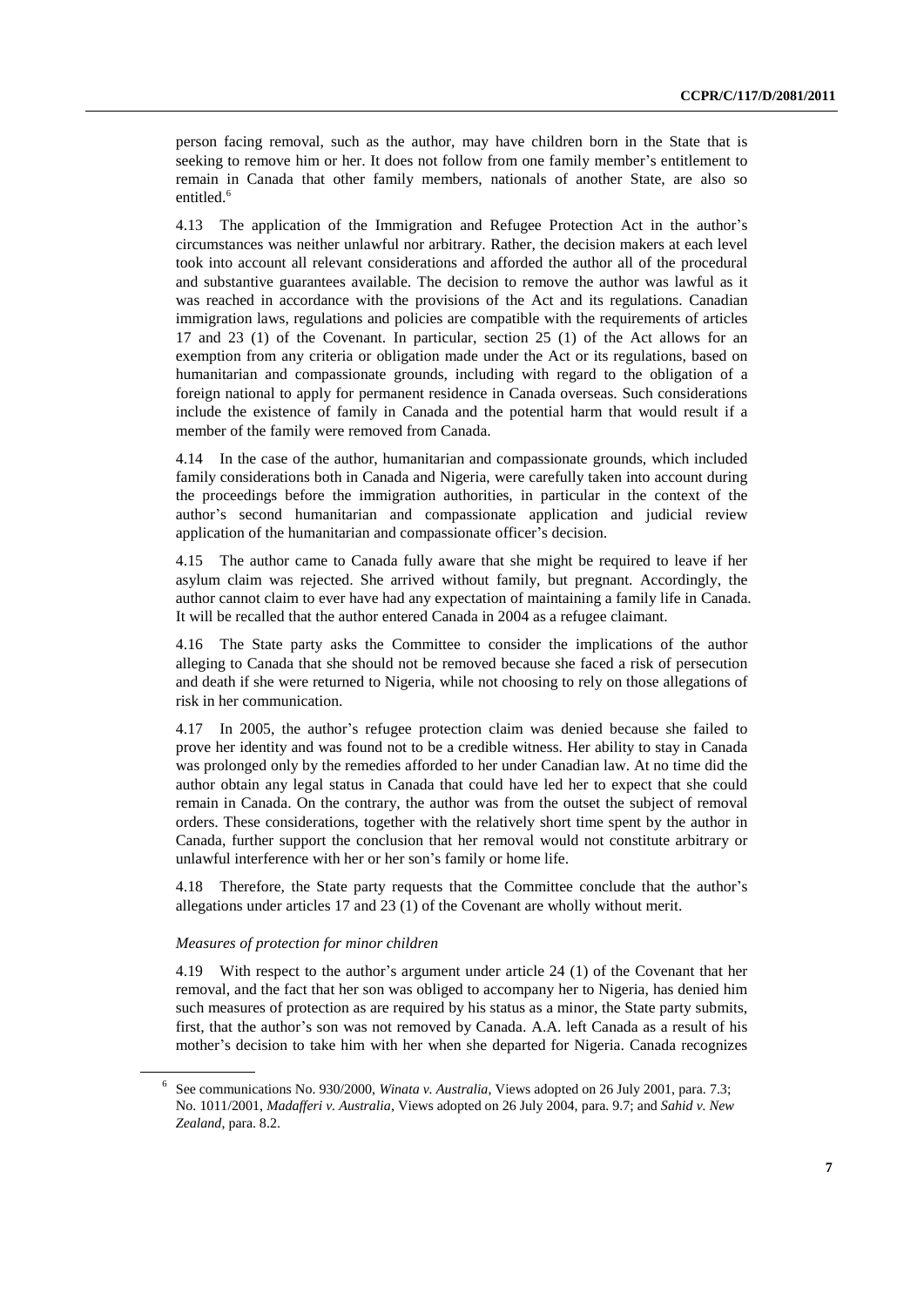that the author and her son are a family unit, and never sought to separate or destroy that unit. In the present case, the author was always free to take her son with her to Nigeria, where they could both live together, which she ultimately did. Doing so did not affect her son's Canadian citizenship. If, however, the author had elected for her son to remain in Canada, that would have been a parental decision that was not required by the State. Consequently, the State party considers the author's allegations to be unsubstantiated.

4.20 In the alternative, to the extent that the author alleges that Canada would violate or has violated article 24 (1) of the Covenant because, as she alleges, her son would have poorer educational and health-care prospects in Nigeria, Canada submits that these allegations have not been sufficiently established. The State party submits that its obligations under article 24 (1) do not extend to potential or hypothetical violations of article 24 (1) by another State.

4.21 In the further alternative, and referring to paragraph 3 of general comment 31 (2004) on the nature of the general legal obligation imposed on States parties to the Covenant, the State party submits that article 24 (1) does not have extraterritorial reach. This provision does not prohibit a State from removing a child to another State that does not have the same level of education or health care or that may not fully adhere to its obligations under that article.

4.22 The Immigration and Refugee Protection Act expressly requires, in the context of applications for permanent residence on humanitarian and compassionate grounds, that decisions be made taking into account the best interests of a child who is directly affected. This general approach is in place to implement the obligations of Canada under article 24 (1). However, although the domestic decision maker ought to consider this principle as an important factor and give it substantial weight, that is not to say that the best interests of the child are the only or the decisive consideration or that there will not be other reasons for denying a humanitarian and compassionate application even when the child's interests are given due consideration.

4.23 In the author's specific case, the humanitarian and compassionate officer considered carefully the best interests of her son, including allegations and evidence relating to A.A.'s health and education. The officer determined that the author had failed to establish that A.A. suffers from a serious medical condition. In that regard, the Officer noted that A.A.'s heart condition had been assessed by a physician to be benign, that his right knee had already been successfully operated on and that the need for an operation to the left knee had not been established as being probable, but was merely speculative. The Officer also determined that that the author had not shown that the required medication for the treatment of ADHD was prohibitively expensive or unavailable in Nigeria. The Officer also considered the degree of the author's establishment and integration in Canada and the impact on her son of her departure to Nigeria, should he remain in Canada. However, the Officer concluded the information pertaining to her establishment in Canada, "while positive, does not show that the applicant's departure from Canada would cause a disproportionate hardship for her or anyone else". All of those conclusions were confirmed by the Federal Court of Canada on judicial review as being reasonable.

4.24 With respect to A.A.'s ADHD, the State party submits that the author has not established that her son's condition is serious. In addition, the fact that a proportion of the Nigerian population may not be receiving the best health care and education services available in other parts of the world does not in and of itself demonstrate that her son's rights in particular under article 24 (1) would be violated. The author did not establish that she had even attempted to seek such services for her son in Nigeria. Furthermore, the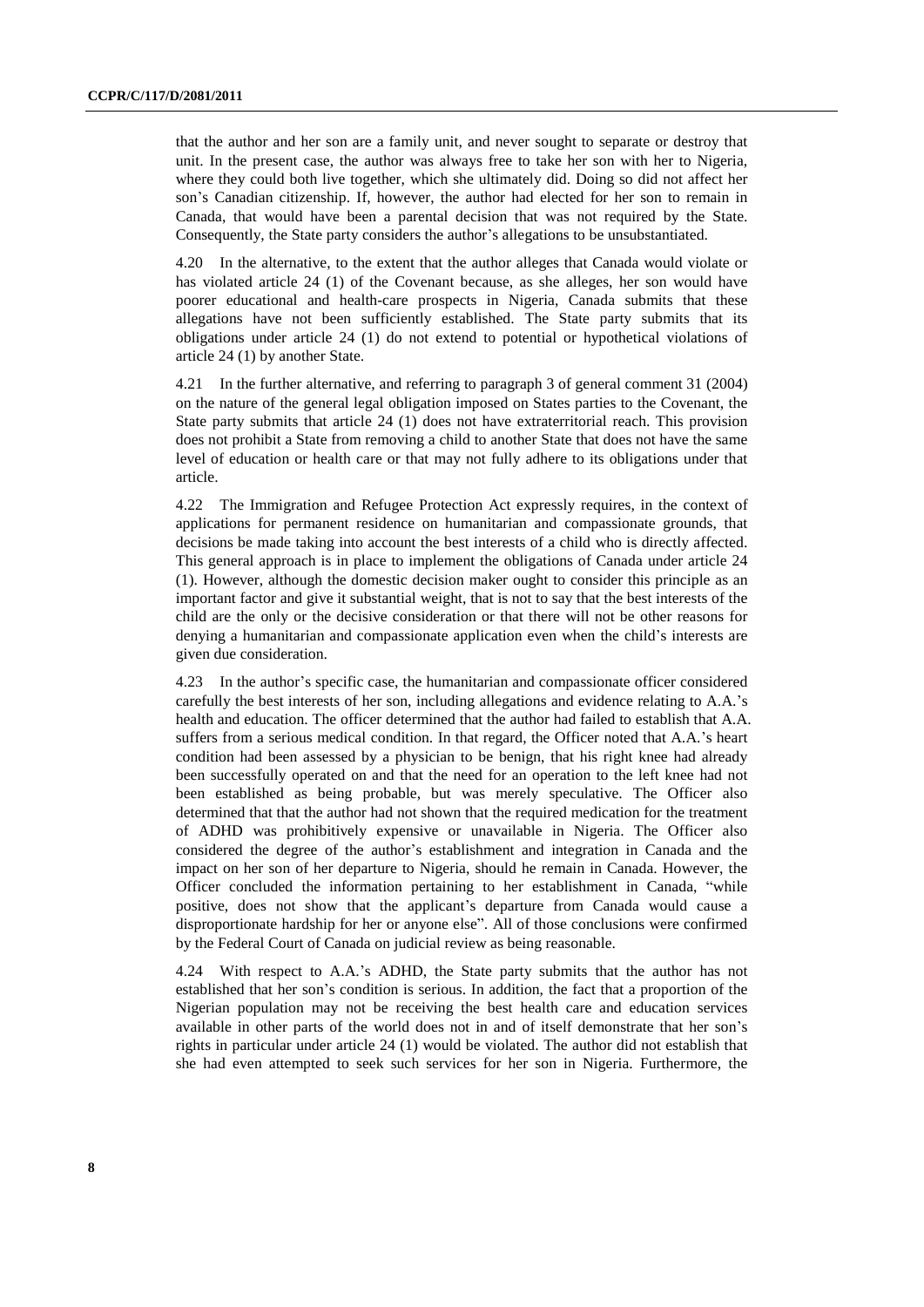evidence available shows that children with learning disabilities have access to special needs education in Nigeria.<sup>7</sup>

4.25 The State party recalls that the Committee is not an appellate body competent to reevaluate findings of fact or to review the application of domestic legislation, unless it is manifest that the domestic tribunal's evaluation was arbitrary or amounted to a denial of justice.<sup>8</sup> The material submitted by the author does not support a finding that the Canadian decisions, including the humanitarian and compassionate decisions, suffered from any such defects.

4.26 The State party recalls that the author's credibility was consistently called into question by all of the Canadian authorities, submits that it is not within the scope of review by the Committee to re-evaluate findings of credibility made by competent domestic tribunals, and stresses that the author's lack of credibility colours the entirety of the present communication, including her allegations regarding articles 17, 23 and 24 (1) of the Covenant.

## **Author's comments on the State party's observations**

5.1 On 23 April 2012, the author submitted her comments on the State's party's observations. The author challenges the State party's allegation that, by failing to apply for judicial review of the decisions of the Refugee Protection Division and the pre-removal risk assessment, she has not exhausted domestic remedies. The author reiterates that the grounds raised both before the Division and in the risk assessment application are not being invoked in the present complaint before the Committee. The State party does not contest that the author exhausted the domestic remedies available regarding the only decision that dealt with the substance of the present complaint, namely the second humanitarian and compassionate application, dated 10 October 2007. The author subsequently applied for judicial review of that decision.

5.2 In the alternative, should the Committee decide that the author was, in fact, under an obligation to exhaust domestic remedies regarding her Refugee Protection Division and pre-removal risk assessment decisions, the author submits that the aspects of the present complaint pertaining to the alleged violation of her son's rights should still be found admissible. The author's son was not a party to either the Division decision or the risk assessment decision.

5.3 The author notes that she is not relying on provisions of the Convention on the Rights of the Child directly, but only for assistance in interpreting article 24 of the Covenant.

5.4 The author rejects the State party's contention that there has been no interference with her right to family life.<sup>9</sup> She claims that she was placed in the untenable situation of having to choose between interference with family life by family separation, if she chose to leave her son behind in Canada with no one to care for him, and violations of her son's right to protection, if he accompanied her to Nigeria. Faced with that nearly impossible choice, the author chose to take her son with her to Nigeria. The author therefore contends

 $7$  The State party cites a number of schools in Lagos that are reportedly sympathetic towards children with special needs.

<sup>8</sup> See communications No. 215/1986, *G.A. van Meurs v. Netherlands*, Views adopted on 13 July 1990, para. 7.1; No. 485/1991, *V.B. v. Trinidad and Tobago*, Views adopted on 26 July 1993, para. 5.2; No. 949/2000, *Keshavjee v. Canada*, Views adopted on 9 November 2000, para. 4.3; No. 934/2000, *G. v. Canada*, Views adopted on 8 August 2000, paras. 4.2 and 4.3; and No. 761/1997, *Singh v. Canada*, Views adopted on 14 August 1997, para. 4.2.

<sup>9</sup> The author refers to *Madafferi v. Australia*, para. 9.8.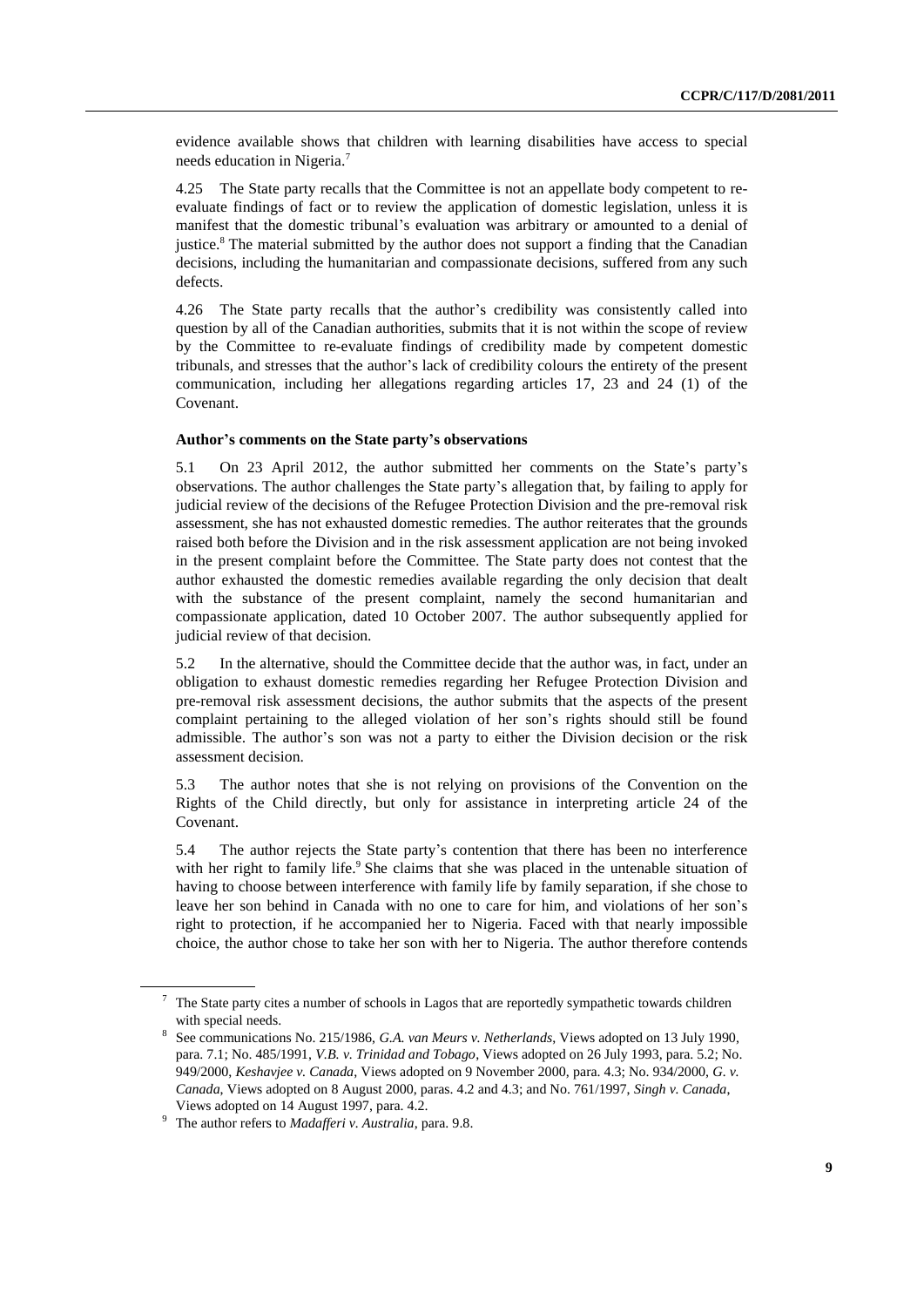that the interference has entailed a violation of her and her son's rights under articles 17 and 23 (1) of the Covenant.

5.5 Concerning article 24 (1), the author submits that States parties are responsible for violations of rights when such violations are reasonably foreseeable consequences of the State party's actions. In *Kaba v. Canada*,<sup>10</sup> for example, the Committee held that Canada would be responsible for the violation of the child's rights under both articles 7 and 24 (1) of the Covenant if it returned the author of that communication to Guinea.

5.6 The author reiterates that the decision resulting from her humanitarian and compassionate application failed to take into account the best interests of her child. In that decision, the test applied, that of "disproportionate hardship" (that is, whether the child would not suffer too much) if obliged to follow his mother to Nigeria, was the wrong one. The test that should have been applied was whether it was in, or against, the child's best interests to go to Nigeria. The author therefore submits that the officer's approach was at odds with the State party's obligation under article 24 (1) of the Covenant to treat a child's best interests as a "primary consideration" in all decisions affecting a child. If a decision maker fails to even consider where a child's best interests lie, the best interests cannot possibly be a primary consideration in his or her decision. Such a decision is the epitome of arbitrariness in that it fails to identify and consider a factor that is supposed to be a primary consideration.

5.7 With regard to the State party's assertion that the author has not established that her son would be deprived of special education services or medication for his ADHD, the author notes that the schools listed by the State party are all private schools. This is consistent with the author's contention that the woefully inadequate public school system in Nigeria cannot possibly provide the special education services that her son requires. The author made inquiries regarding all eight institutions listed by the State party, not all of which are in fact schools. Seven of them replied. All are clearly private institutions, given their high fees.

5.8 The author submits that since her return to Nigeria, she has not been able to earn even the average Nigerian income, despite actively seeking employment and having work experience in the Canadian aerospace industry. She has been subsisting on assistance from friends. Her total monthly expenses, for herself and her son, come to 20,000 naira (US\$ 131) a month.

5.9 The author indicates that her son's ADHD medication, Strattera, is not available in Nigeria either through the public health system or privately. A pharmacist she consulted has not been able to find anything similar in Nigeria. As a consequence, her son's symptoms have worsened.

5.10 The author's son now attends a public school, which is unable to provide him with any specialized services. This, along with the fact that he is being deprived of his ADHD medication, is combining to make it impossible for him to function properly in the classroom.<sup>11</sup>

5.11 The author's son is also suffering pain in his left knee, and his right knee, on which he had surgery in Canada, is also giving him problems again, possibly owing to the fact that he is not walking properly as a result of the pain he is experiencing in his left knee. The author has taken him to two clinics but was told that they cannot do anything for him without magnetic resonance imaging of both his knees, which will cost a minimum of 20,000 naira, approximately her total monthly budget.

See communication No. 1465/2006, Views adopted on 25 March 2010.

<sup>&</sup>lt;sup>11</sup> The author attaches a report from the school describing her son's difficulties in the classroom, such as his inability to sit still and stay focused, to read, to write and to assimilate learning.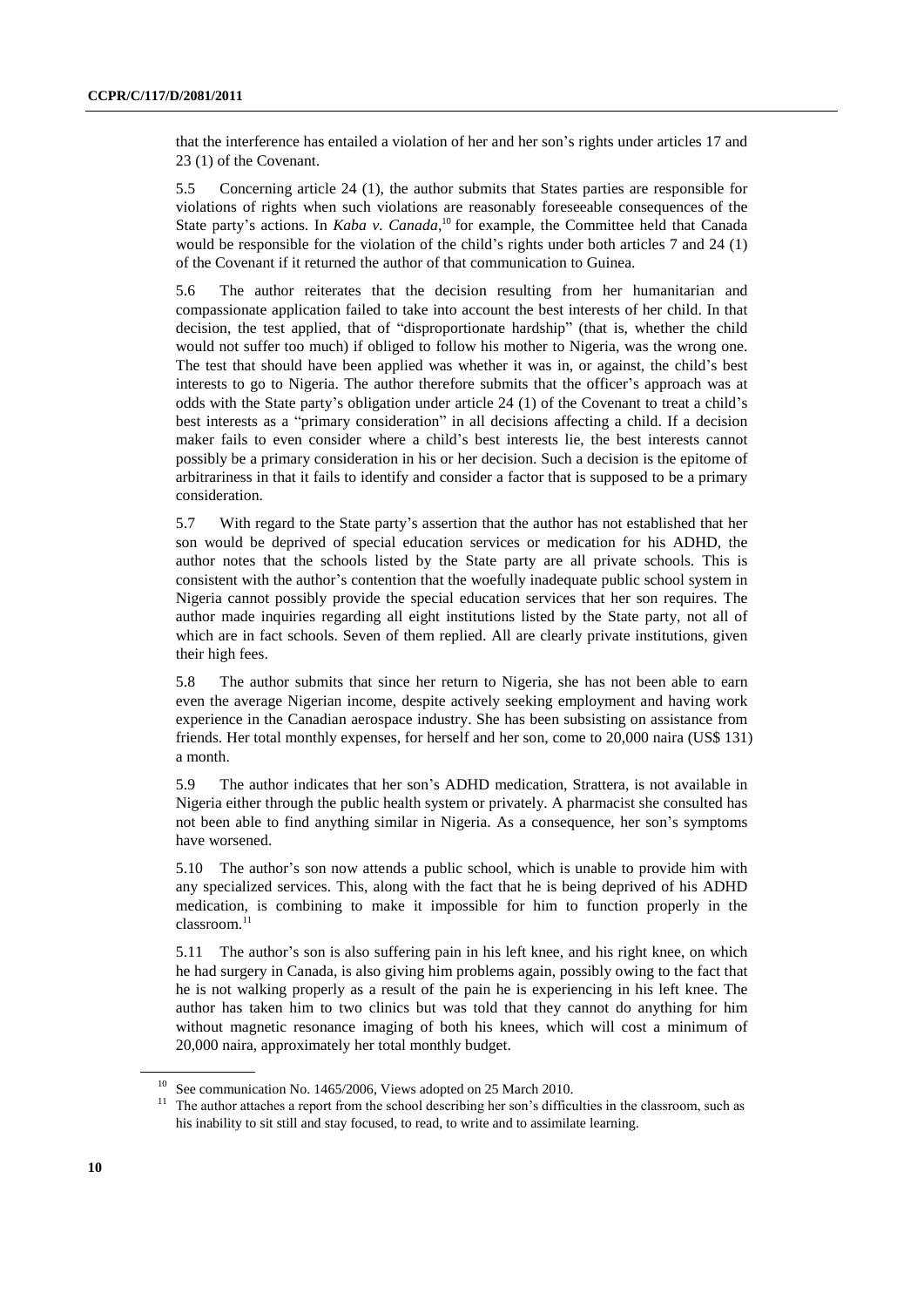5.12 The author recalls that, although the humanitarian and compassionate officer dismissed the need for medical care for her son's left knee as "speculative", she had provided evidence in her application that the congenital malformation from which her son suffers, and for which he had surgery on his right knee, often affects both knees, and that his left knee was already causing him pain at the time of the humanitarian and compassionate application.

5.13 According to the author, the present situation, in which the author's son is being deprived of specialized education services, ADHD medication and medical care for his knee problem, was entirely foreseeable at the time of the humanitarian and compassionate decision. The author had provided evidence in her application of the dire state of the Nigerian public school and health-care systems, of the fact that that even essential medications are often unavailable, that private services are expensive and that women in Nigeria suffer serious discrimination in the workplace such that she would be highly unlikely to be able to afford to pay for services privately.

5.14 Although the State party contends that the author "has not established that her son's condition is serious", the author submits that the lack of attention to at least two medical conditions, his ADHD and his knee problem, and the consequent deprivation of education, owing to the combination of untreated ADHD and lack of access to special education services, are indeed having a serious impact on the author's son's life and future prospects.

5.15 The author thus reiterates that the State party has violated her and her son's rights under articles 17 (1), 23 (1) and 24 (1) of the Covenant. She requests that the State party immediately provide them with an effective remedy in the form of a temporary residence permit under section 24 (1) of the Immigration and Refugee Protection Act, allowing her to return to Canada and reside there with her son, and grant her permanent residence on humanitarian and compassionate grounds in an expeditious manner following her return to Canada.

# **Issues and proceedings before the Committee**

#### *Consideration of admissibility*

6.1 Before considering any claim contained in a communication, the Committee must decide, in accordance with rule 93 of its rules of procedure, whether the case is admissible under the Optional Protocol.

6.2 The Committee has ascertained, as required under article 5 (2) (a) of the Optional Protocol, that the same matter is not being examined under another procedure of international investigation or settlement.

6.3 The Committee notes that the State party has objected to the admissibility of the communication under article 5 (2) (b) of the Optional Protocol. The State party submitted, in particular, that the author had failed to seek judicial review of the 20 April 2005 decision of the Refugee Protection Division on her refugee protection claim, and of the pre-removal risk assessment decision of 28 July 2010.

6.4 The Committee recalls its jurisprudence to the effect that authors must avail themselves of all domestic remedies in order to fulfil the requirement of article 5 (2) (b) of the Optional Protocol, insofar as such remedies appear to be effective in the given case and are de facto available to the author.<sup>12</sup> The Committee observes, in the present case, that the author specifically excluded from her communication before the Committee allegations

<sup>12</sup> See communications No. 1959/2010, *Warsame v. Canada*, Views adopted on 21 July 2011, para. 7.4; and No. 1003/2001, *P.L. v. Germany*, decision of inadmissibility adopted on 22 October 2003, para. 6.5.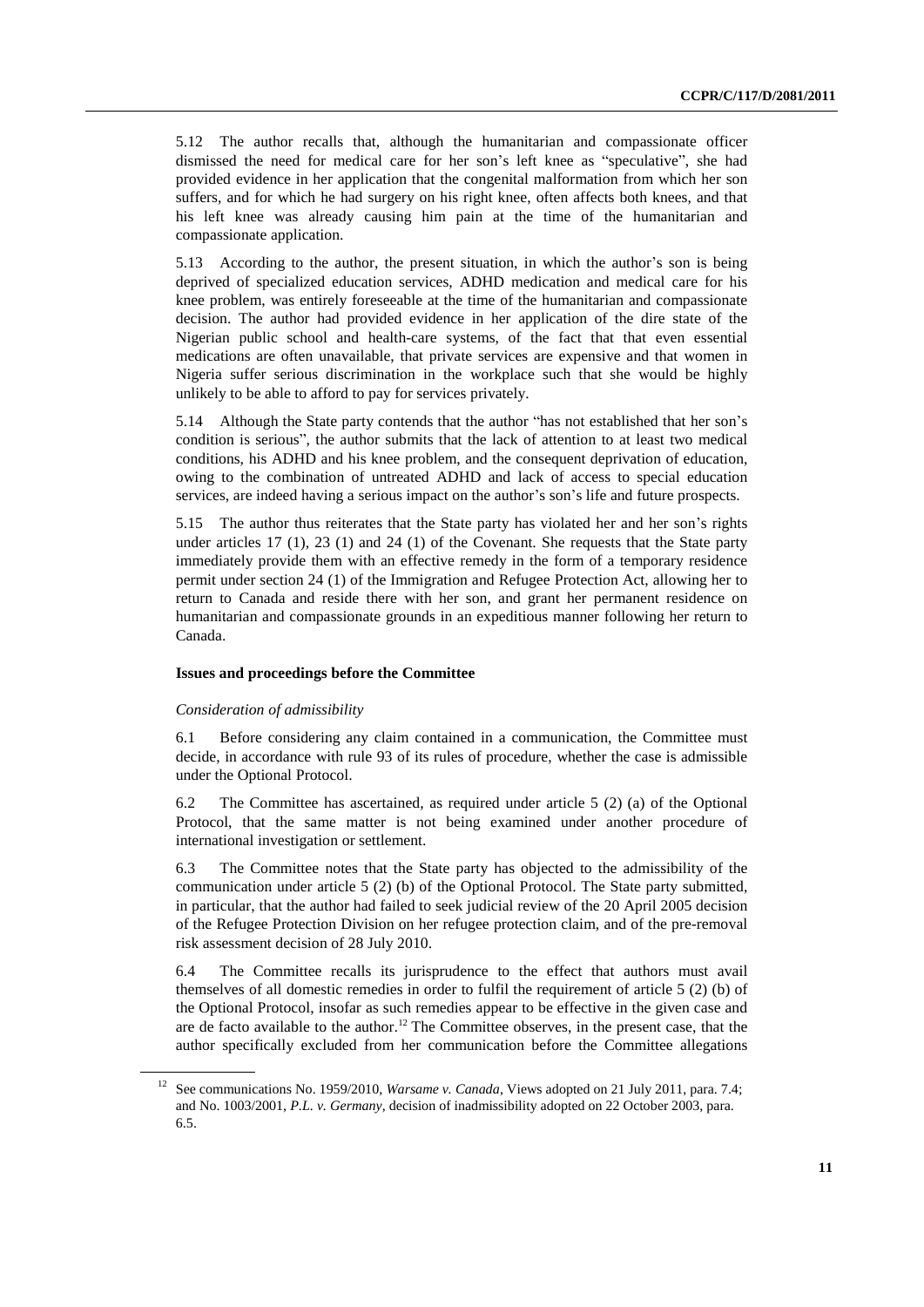pertaining to the risk of persecution in Nigeria, which were the object of the Refugee Protection Division and pre-removal risk assessment decisions, which she acknowledges she has not appealed. Instead, the author's claims before the Committee relate to the right to family life and the best interests of her son, to the extent that he is affected by his mother's forcible return to Nigeria.

6.5 The Committee notes that the author submitted two humanitarian and compassionate applications, on 25 August 2005 and 10 October 2007, in which she claimed that her son would suffer disproportionate hardship if she were removed to Nigeria, or if she took him with her to Nigeria. The Committee observes that the author applied for leave to apply for judicial review of the second humanitarian and compassionate decision, which was granted on 3 March 2011. However, the Federal Court dismissed the application for judicial review on 30 June 2011, and determined that the humanitarian and compassionate decision was reasonable.

6.6 In such circumstances, the Committee considers that it is not precluded by the requirements of article 5 (2) (b) of the Optional Protocol from examining the present communication.

6.7 The Committee takes note of the State party's argument that the author has not sufficiently substantiated, for the purposes of admissibility, any of her allegations under articles 17, 23 and 24 of the Covenant. The Committee, however, considers that for the purposes of admissibility, the author has sufficiently substantiated and documented such claims, which present cross-cutting and overlapping issues, and should be examined together at the merits stage.<sup>13</sup> The Committee therefore finds this part of the communication admissible and proceeds to its examination on the merits.

#### *Consideration of the merits*

7.1 The Committee has considered the communication in the light of all the information made available to it by the parties, as provided for under article 5 (1) of the Optional Protocol.

7.2 The Committee notes the author's allegation that, given the state of education and health care in Nigeria, her son's physical and mental health would be severely compromised, in violation of his rights under article 24 of the Covenant, should he leave with her for Nigeria. The author has argued that if her son, a Canadian citizen, were to remain in Canada, he would be separated from his mother, his sole caregiver, such that his rights under articles 17, 23 (1) and 24 (1) of the Covenant would be violated.

7.3 Additionally, the author alleges that her own rights under articles 17 and 23 (1) would be infringed if she were removed to Nigeria.

7.4 With respect to the claim of violation of articles 17 and 2 3 (1), the Committee notes the State party's argument that the decision about whether the author's son would accompany her to Nigeria or remain in Canada, occasioning in the latter case a physical separation, would be purely an issue for the family and would not be compelled by the State's actions. The Committee recalls its case law, according to which there may be cases in which a State party's refusal to allow one member of a family to remain in its territory would involve interference in that person's family life. However, the mere fact that certain members of the family are entitled to remain in the territory of a State party does not

<sup>&</sup>lt;sup>13</sup> See communications No. 1875/2009, *M.C.G. v. Australia*, Views adopted on 26 March 2015, para. 10.8; and *Winata v. Australia*, para. 6.4.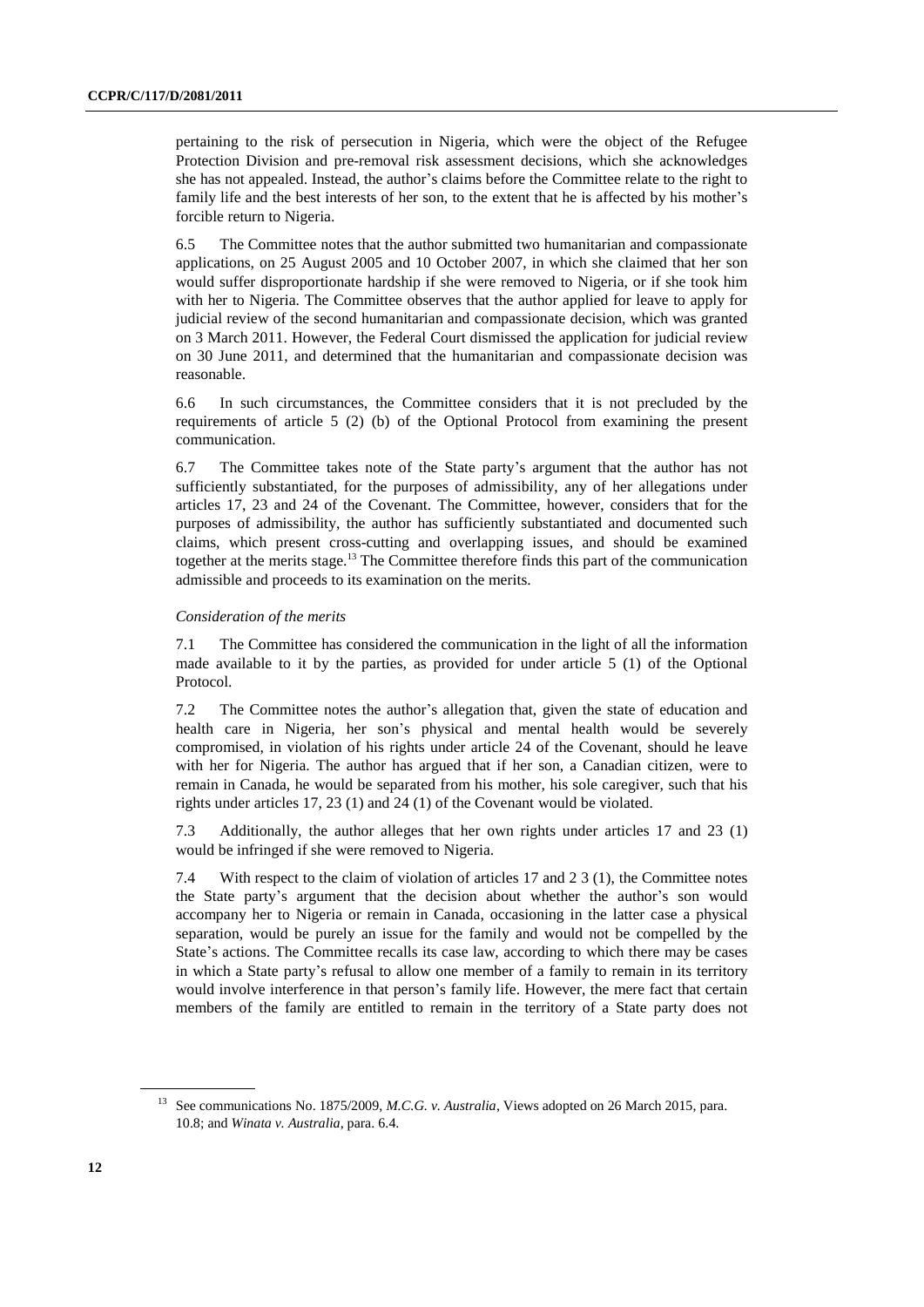necessarily mean that requiring other members of the family to leave involves such interference.<sup>14</sup>

7.5 In the present case, the Committee considers that to issue a deportation order against the single mother of a 7-year-old child who is a citizen of the State party constitutes interference with the family, <sup>15</sup> within the meaning of article 17 of the Covenant. The Committee has to determine whether such interference with the author's family life is arbitrary or unlawful pursuant to article 17 (1) of the Covenant, and thus whether insufficient protection has been afforded to her family by the State in accordance with article 23 (1).

7.6 The Committee recalls that the notion of arbitrariness includes elements of inappropriateness, injustice, lack of predictability and due process of law, <sup>16</sup> as well as elements of reasonableness, necessity and proportionality.<sup>17</sup> The Committee also recalls that in cases where one part of a family must leave the territory of the State party while the other part would be entitled to remain, the relevant criteria for assessing whether or not the specific interference with family life can be objectively justified must be considered in the light, on the one hand, of the significance of the State party's reasons for the removal of the person concerned and, on the other hand, of the degree of hardship the family and its members would encounter as a consequence of such removal.<sup>18</sup>

7.7 In the present case, the Committee observes that the author's removal pursued a legitimate objective, which is the enforcement of its immigration law. In addition, the State party explained that the reason for removing the author was the denial of her refugee protection claim, and that the latter had no legal status that could have led her to expect that she could remain in Canada, and that she was therefore obliged to apply for permanent residence from outside the country.

7.8 The Committee notes that the author's son, A.A., was born in Canada in 2004, and left the country for Nigeria with his mother at the age of seven. A.A. suffers from several health conditions, including a heart murmur and a congenital malformation of the meniscus, for which he underwent surgery in Canada. Medical reports from his paediatric orthopaedic surgeon indicated that this problem could also affect his left knee, as it is often bilateral, and that the condition could result in the need for one or several arthroscopic surgeries in the future. The Committee observes that the author's son suffers from ADHD, for which he has been prescribed daily medication, and for which a multidisciplinary intervention plan was developed in his school in Canada, involving special education professionals.

7.9 The Committee takes note of the State party's argument that the child's heart condition was benign, and that the need to operate on his left knee in the future was speculative. The State party also considered that the author had not made specific efforts to seek out adequate medical and education services that might be available to her child in Nigeria.

7.10 The Committee recalls the principle that in all decisions affecting a child, the child's best interests shall be a primary consideration. The Committee considers that the State party failed to give primary consideration to the best interests of the author's child in the present case, and that, as a result, its interference with the author's family life and the ensuing

<sup>14</sup> See, for example, communications No. 1792/2008, *Dauphin v. Canada*, Views adopted on 28 July 2009, para. 8.1; *Winata v. Australia*, para. 7.1; *Madafferi v. Australia*, para. 9.7; and No. 1222/2003, *Byahuranga v. Denmark*, Views adopted on 1 November 2004, para. 11.5.

<sup>15</sup> See *Madafferi v. Australia*, para. 9.8

<sup>16</sup> See, inter alia, communication No. 2009/2010, *Ilyasov v. Kazakhstan*, Views adopted on 23 July 2014, para. 7.4.

<sup>&</sup>lt;sup>17</sup> See the Committee's general comment No. 35 (2014) on liberty and security of person, para. 12.

<sup>18</sup> See *Madafferi v. Australia*, para. 9.8.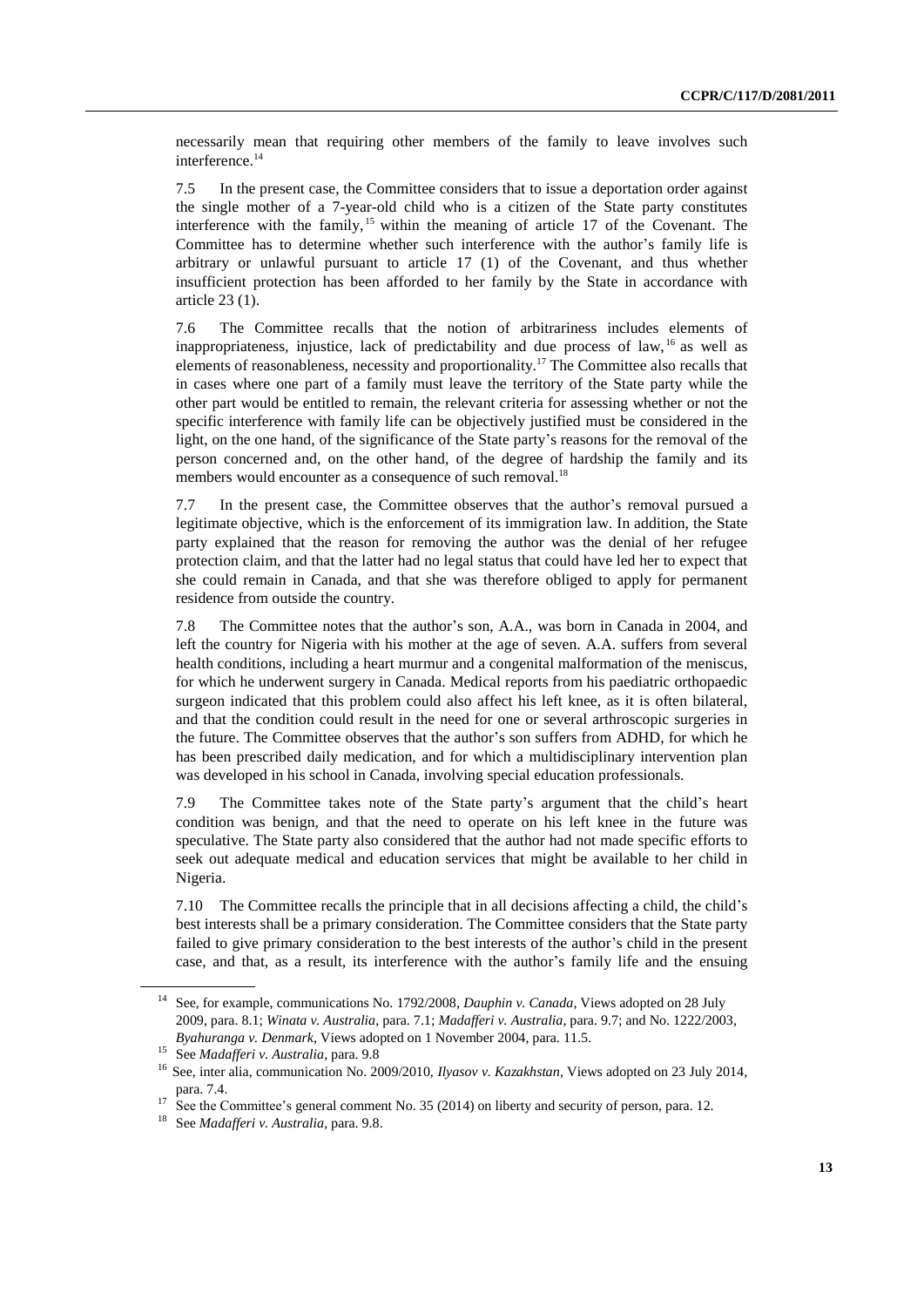insufficient protection afforded to her family generated excessive hardship to the author and her son. The issuance of a removal order against the author faced the author with the choice of leaving her 7-year-old behind in Canada, or exposing him to a lack of the medical and educational support on which he was dependent. No information has been provided to the Committee to indicate that the child had any alternative adult support network in Canada. It was thus foreseeable that the author would take her son back to Nigeria with her, with the consequence that he would be deprived of the socio-educational support he needed. Given the young age and special needs of the author's son, both alternatives confronting the family — the son remaining alone in Canada or returning with the author to Nigeria could not have been deemed to be in his best interests. Still, the State party has not adequately explained why its legitimate objective in upholding its immigration policy, including in requiring the author to apply for a permanent resident status from outside Canada, should have outweighed the best interests of the author's child, nor how such an objective could justify the degree of hardship that confronted the family as a result of the decision to remove the author. In the light of all the circumstances of the present case, the Committee considers that the removal order issued against the author constituted disproportionate interference with the family life of both the author and her son, which cannot be justified in the light of the reasons invoked by the State party to remove the author to Nigeria.

7.11 The Committee concludes that the author's removal resulted in arbitrary interference with the right to family life, in breach of article 17 (1), read alone and in conjunction with article 23 (1) of the Covenant, in respect to the author and her son.

7.12 Concerning the claim under article 24, the Committee reiterates that the principle of the best interests of the child forms an integral part of every child's right to such measures of protection as required by his or her status as a minor, on the part of his or her family, society and the State, as required by article 24 (1) of the Covenant.<sup>19</sup> In the light of its conclusions under articles 17 and 23 (1), the Committee considers that the removal order against the author has violated article 24 owing to a failure to provide A.A. with the necessary measures owed to him as a child by the State party.

8. The Committee, acting under article 5 (4) of the Optional Protocol, is of the view that the author's deportation to Nigeria violated her rights under article 17 read alone and in conjunction with article 23 (1) of the Covenant, in respect to the author and her son, and additionally, article 24 (1), in relation to A.A.

9. In accordance with article 2 (3) (a) of the Covenant, the State party is under an obligation to provide the author with an effective remedy. This requires it to make full reparation to individuals whose Covenant rights have been violated. Accordingly, the State party is obligated, inter alia, to provide the author with an effective re-evaluation of her claims, based on an assessment of the best interests of her child, including his health and educational needs, and to provide her with adequate compensation. The State party is also under an obligation to avoid similar violations in the future.

10. Bearing in mind that, by becoming a party to the Optional Protocol, the State party has recognized the competence of the Committee to determine whether there has been a violation of the Covenant and that, pursuant to article 2 of the Covenant, the State party has undertaken to ensure to all individuals within its territory and subject to its jurisdiction the rights recognized in the Covenant and to provide an effective and enforceable remedy when it has been determined that a violation has occurred, the Committee wishes to receive from the State party, within 180 days, information about the measures taken to give effect to its

<sup>19</sup> See *Bakhtiyari v. Australia*, para. 9.7.